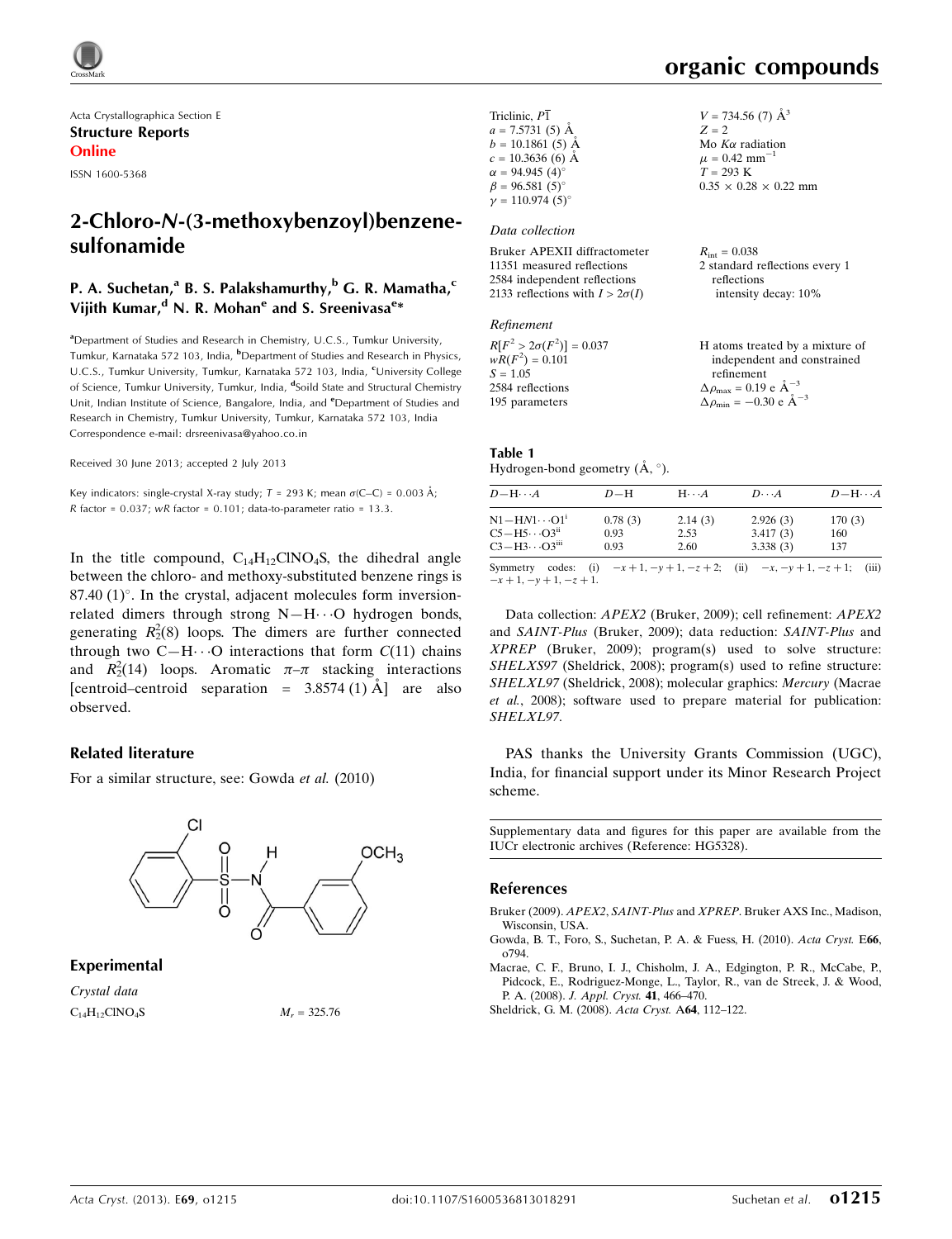# **supporting information**

*Acta Cryst.* (2013). E**69**, o1215 [doi:10.1107/S1600536813018291]

# **2-Chloro-***N***-(3-methoxybenzoyl)benzenesulfonamide**

# **P. A. Suchetan, B. S. Palakshamurthy, G. R. Mamatha, Vijith Kumar, N. R. Mohan and S. Sreenivasa**

### **S1. Comment**

As a part of the efforts to study the crystal structures of *N*-(aroyl)-arylsulfonamides (Gowda *et al.*, 2010), the crystal structure of the title compound (I) was determined.

In the molecule, the conformation between the N—H bond and the *ortho*-chloro group in the sulfonyl bound benzene ring is *syn*. This is similar to that observed in *N*-(benzoyl)-2-chlorobenzenesulfonamide (II, Gowda *et al.* 2010).

In the structure, the adjacent molecules form inversion related dimers through strong N—H···O hydrogen bonds, generating  $R_2^2(8)$  loops. The dimers are further connected through intermolecular C3—H3···O3 and C5—H5···O3 interactions that form C(11) chains and  $R_2^2(14)$  loops. Aromatic  $\pi$ - $\pi$  stacking interactions (centroid-centroid separation = 3.8574 (1) Å) are also observed in the structure.

### **S2. Experimental**

The title compound was prepared by refluxing a mixture of 3-methoxybenzoic acid, 2-chlorobenzenesulfonamide and phosphorous oxychloride (POCl<sub>3</sub>) for 2 h on a water bath. The resultant mixture was cooled and poured into ice cold water. The solid obtained was filtered and washed thoroughly with water and then dissolved in sodium bicarbonate solution. The compound was later reprecipitated by acidifying the filtered solution with dilute HCl. The filtered and dried solid was recrystallized to the constant melting point (443 K).

Colorless prisms of (I) were obtained from a slow evaporation of its ethanolic solution at room temperature.

### **S3. Refinement**

The H atom of the NH group was located in a difference map and later refined freely. The other H atoms were positioned with idealized geometry using a riding model with C—H = 0.93 Å. All H atoms were refined with isotropic displacement parameters (set to 1.2 or 1.5 times of the *U*<sub>eq</sub> of the parent atom).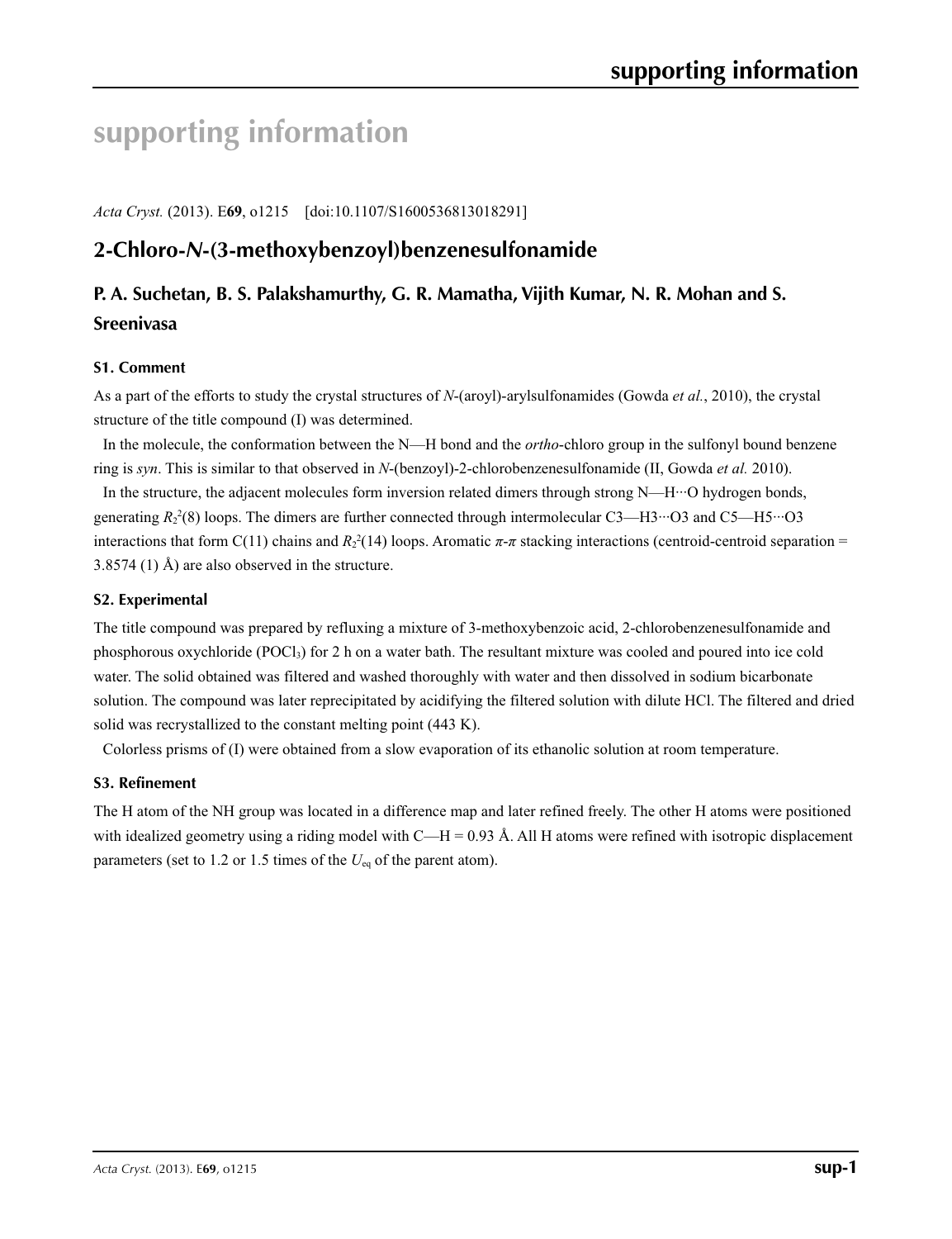

## **Figure 1**

Molecular structure of the title compound, showing the atom-labeling scheme. Displacement ellipsoids are drawn at the 50% probability level.



## **Figure 2** Molecular packing of (I) forming  $R_2^2(8)$  loops and C(11) chains.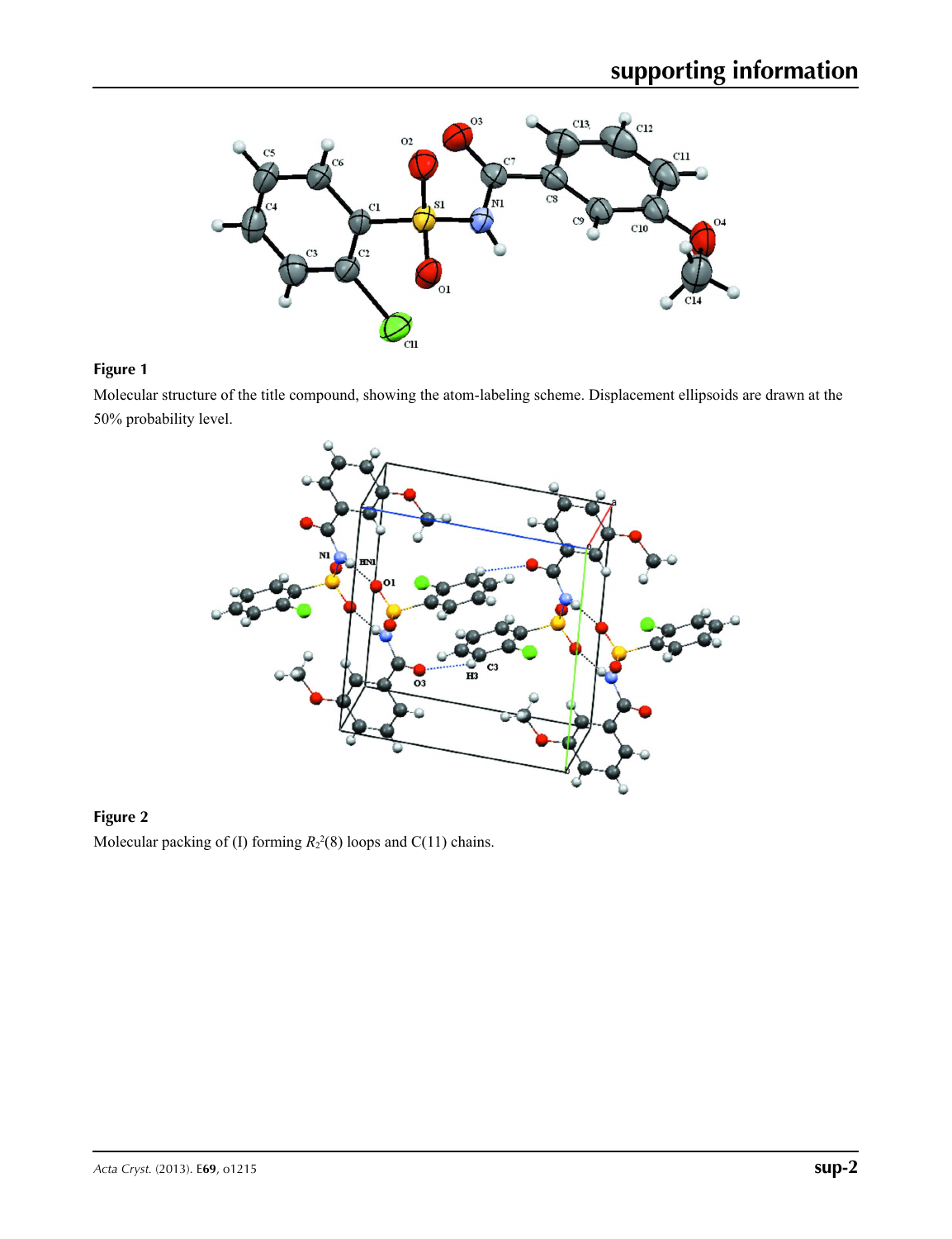

## **Figure 3**

Molecular packing of (I) forming  $R_2^2(14)$  loops.



#### **Figure 4**

Stacking of molecules through  $Cg\cdots Cg$  interactions.  $Cg$  is the centroid of the methoxy substituted benzene ring.

## **2-Chloro-***N***-(3-methoxybenzoyl)benzenesulfonamide**

| Crystal data                      |                                        |
|-----------------------------------|----------------------------------------|
| $C_{14}H_{12}CINO_4S$             | $F(000) = 336$                         |
| $M_r = 325.76$                    | Prism                                  |
| Triclinic, P1                     | $D_x = 1.473$ Mg m <sup>-3</sup>       |
| Hall symbol: -P 1                 | Melting point: 443 K                   |
| $a = 7.5731(5)$ Å                 | Mo Ka radiation, $\lambda = 0.71073$ Å |
| $b = 10.1861(5)$ Å                | Cell parameters from 1029 reflections  |
| $c = 10.3636(6)$ Å                | $\theta = 2.7 - 25.0^{\circ}$          |
| $\alpha$ = 94.945 (4)°            | $\mu$ = 0.42 mm <sup>-1</sup>          |
| $\beta$ = 96.581 (5) <sup>o</sup> | $T = 293 \text{ K}$                    |
| $\gamma = 110.974(5)$ °           | Prism, colourless                      |
| $V = 734.56(7)$ Å <sup>3</sup>    | $0.35 \times 0.28 \times 0.22$ mm      |
| $Z=2$                             |                                        |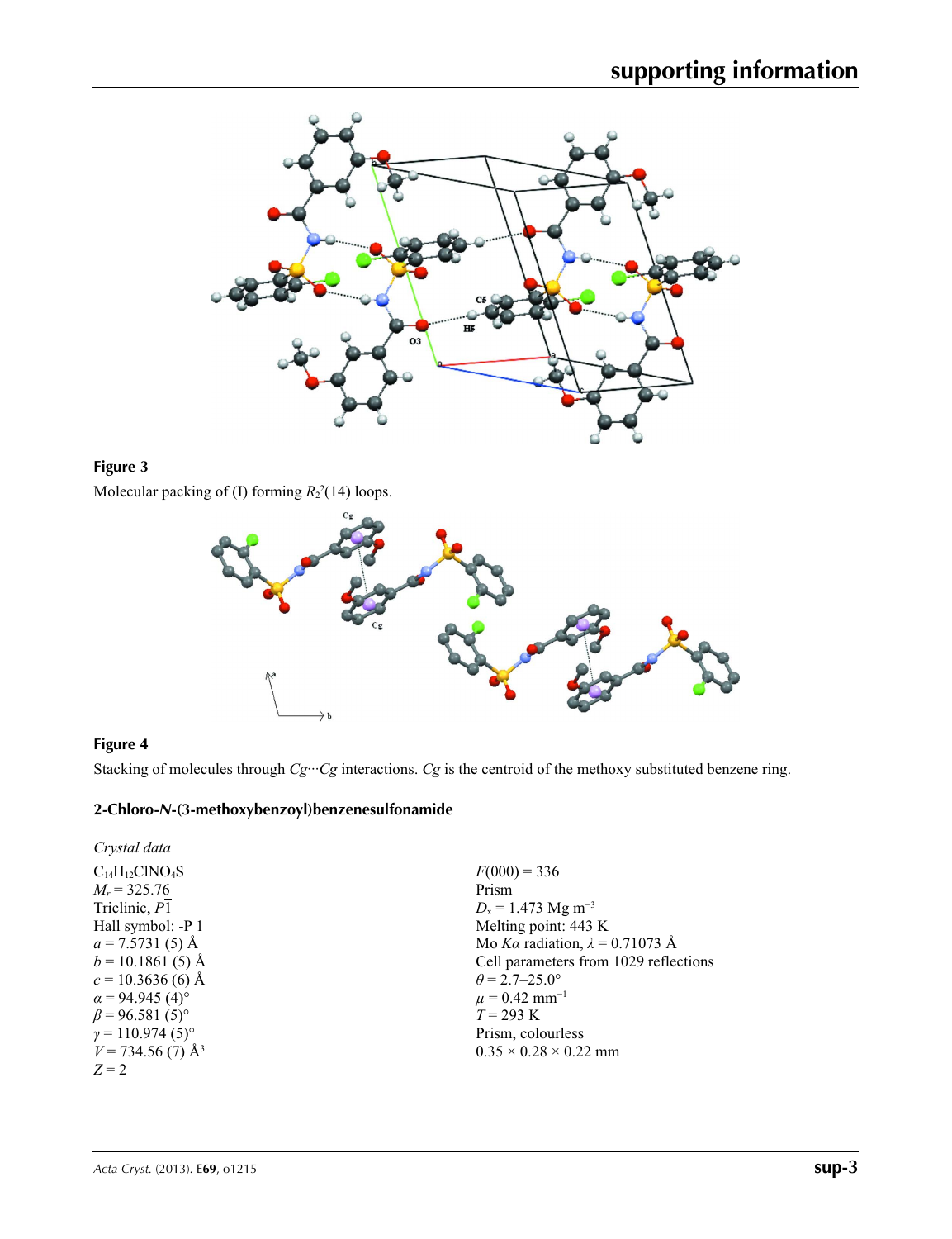*Data collection*

| $R_{\rm int} = 0.038$                                                   |
|-------------------------------------------------------------------------|
| $\theta_{\text{max}} = 25.0^{\circ}, \theta_{\text{min}} = 2.7^{\circ}$ |
| $h = -8 \rightarrow 8$                                                  |
| $k = -12 \rightarrow 12$                                                |
| $l = -12 \rightarrow 12$                                                |
| 2 standard reflections every 1 reflections                              |
| intensity decay: 10%                                                    |
|                                                                         |
|                                                                         |
| Secondary atom site location: difference Fourier                        |
| map                                                                     |
| Hydrogen site location: inferred from                                   |
| neighbouring sites                                                      |
| H atoms treated by a mixture of independent                             |
| and constrained refinement                                              |
| $w = 1/[\sigma^2(F_0^2) + (0.0499P)^2 + 0.1773P]$                       |
| where $P = (F_0^2 + 2F_c^2)/3$                                          |
| $(\Delta/\sigma)_{\text{max}} = 0.006$                                  |
| $\Delta \rho_{\rm max} = 0.19$ e Å <sup>-3</sup>                        |
| $\Delta\rho_{\rm min} = -0.30 \text{ e } \text{\AA}^{-3}$               |
|                                                                         |

#### *Special details*

**Geometry**. All s.u.'s (except the s.u. in the dihedral angle between two l.s. planes) are estimated using the full covariance matrix. The cell s.u.'s are taken into account individually in the estimation of s.u.'s in distances, angles and torsion angles; correlations between s.u.'s in cell parameters are only used when they are defined by crystal symmetry. An approximate (isotropic) treatment of cell s.u.'s is used for estimating s.u.'s involving l.s. planes.

**Refinement**. Refinement of  $F^2$  against ALL reflections. The weighted  $R$ -factor  $wR$  and goodness of fit  $S$  are based on  $F^2$ , conventional *R*-factors *R* are based on *F*, with *F* set to zero for negative *F*<sup>2</sup>. The threshold expression of  $F^2 > 2\sigma(F^2)$  is used only for calculating *R*-factors(gt) *etc*. and is not relevant to the choice of reflections for refinement. *R*-factors based on *F*<sup>2</sup> are statistically about twice as large as those based on *F*, and *R*- factors based on ALL data will be even larger.

*Fractional atomic coordinates and isotropic or equivalent isotropic displacement parameters (Å2 )*

|                | $\mathcal{X}$ | $\mathcal{V}$ | z           | $U_{\rm iso}$ */ $U_{\rm eq}$ |  |
|----------------|---------------|---------------|-------------|-------------------------------|--|
| HN1            | 0.513(4)      | 0.639(3)      | 0.931(3)    | $0.057(8)$ *                  |  |
| C <sub>1</sub> | 0.2590(3)     | 0.4163(2)     | 0.67778(18) | 0.0355(5)                     |  |
| C <sub>2</sub> | 0.4118(3)     | 0.3814(2)     | 0.6470(2)   | 0.0404(5)                     |  |
| C <sub>3</sub> | 0.4049(4)     | 0.3179(3)     | 0.5217(2)   | 0.0514(6)                     |  |
| H <sub>3</sub> | 0.5072        | 0.2947        | 0.5005      | $0.062*$                      |  |
| C <sub>4</sub> | 0.2458(4)     | 0.2894(3)     | 0.4285(2)   | 0.0566(7)                     |  |
| H <sub>4</sub> | 0.2411        | 0.2460        | 0.3448      | $0.068*$                      |  |
| C <sub>5</sub> | 0.0939(4)     | 0.3242(3)     | 0.4578(2)   | 0.0547(6)                     |  |
| H <sub>5</sub> | $-0.0122$     | 0.3051        | 0.3940      | $0.066*$                      |  |
| C <sub>6</sub> | 0.0999(3)     | 0.3876(2)     | 0.5822(2)   | 0.0450(5)                     |  |
| H <sub>6</sub> | $-0.0025$     | 0.4111        | 0.6024      | $0.054*$                      |  |
| C7             | 0.4531(3)     | 0.7563(2)     | 0.8139(2)   | 0.0385(5)                     |  |
| C8             | 0.6044(3)     | 0.8929(2)     | 0.8800(2)   | 0.0390(5)                     |  |
| C9             | 0.6794(3)     | 0.9116(2)     | 1.0120(2)   | 0.0402(5)                     |  |
| H9             | 0.6398        | 0.8371        | 1.0612      | $0.048*$                      |  |
|                |               |               |             |                               |  |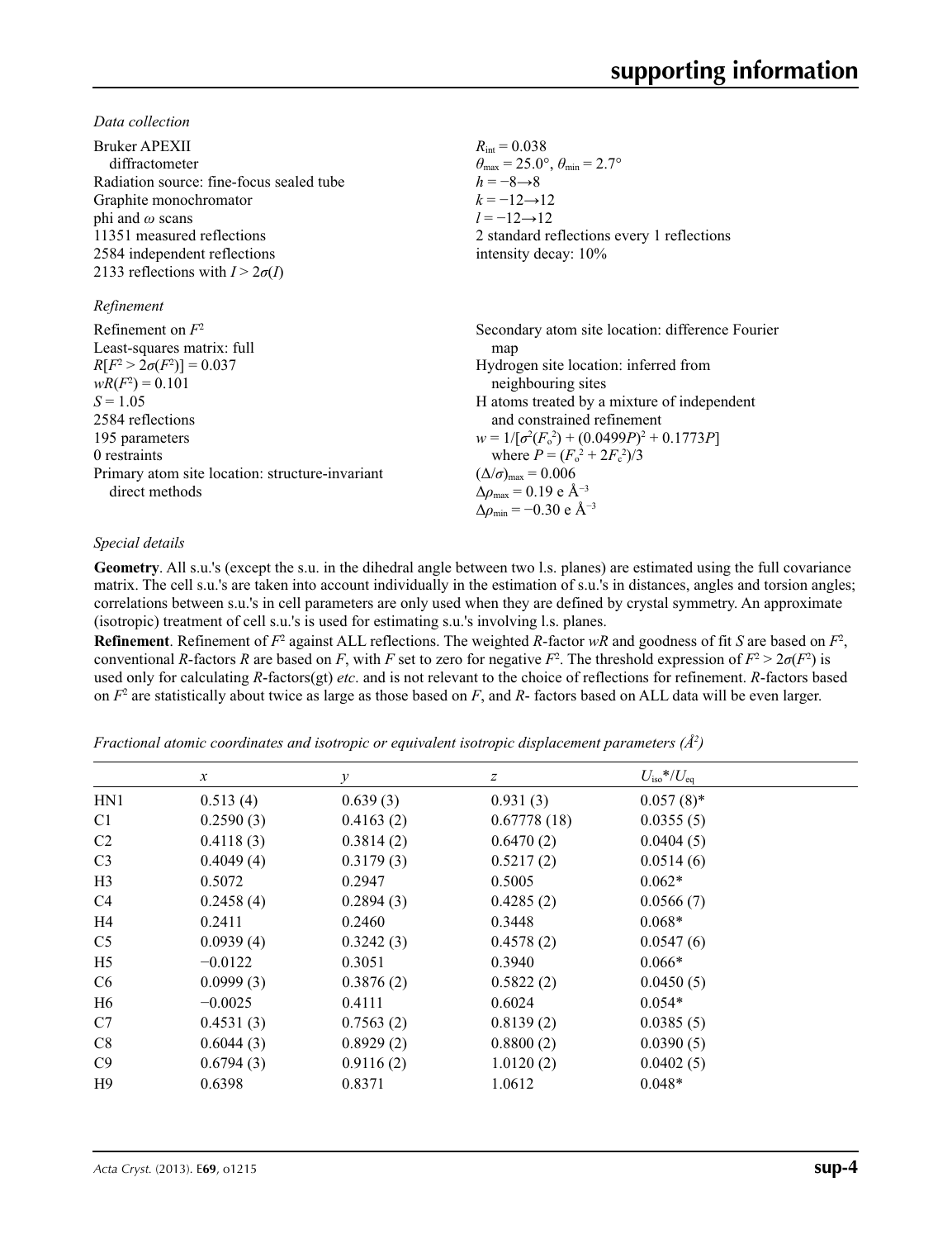| C10             | 0.8142(3)  | 1.0429(2)   | 1.0698(2)   | 0.0450(5)   |
|-----------------|------------|-------------|-------------|-------------|
| C <sub>11</sub> | 0.8727(3)  | 1.1534(2)   | 0.9965(3)   | 0.0533(6)   |
| H11             | 0.9626     | 1.2412      | 1.0355      | $0.064*$    |
| C12             | 0.7984(4)  | 1.1338(3)   | 0.8665(3)   | 0.0585(7)   |
| H12             | 0.8384     | 1.2087      | 0.8177      | $0.070*$    |
| C13             | 0.6639(3)  | 1.0035(2)   | 0.8062(2)   | 0.0506(6)   |
| H <sub>13</sub> | 0.6146     | 0.9907      | 0.7176      | $0.061*$    |
| C <sub>14</sub> | 0.8344(4)  | 0.9647(3)   | 1.2797(3)   | 0.0710(8)   |
| H14A            | 0.6997     | 0.9395      | 1.2805      | $0.106*$    |
| H14B            | 0.9025     | 0.9995      | 1.3673      | $0.106*$    |
| H14C            | 0.8580     | 0.8825      | 1.2465      | $0.106*$    |
| O <sub>1</sub>  | 0.2842(2)  | 0.39742(15) | 0.92753(14) | 0.0450(4)   |
| O <sub>2</sub>  | 0.0743(2)  | 0.51231(17) | 0.83161(15) | 0.0508(4)   |
| O <sub>3</sub>  | 0.3527(2)  | 0.74552(17) | 0.70992(15) | 0.0526(4)   |
| O4              | 0.8980(3)  | 1.07160(17) | 1.19821(17) | 0.0628(5)   |
| S <sub>1</sub>  | 0.24743(7) | 0.48701(5)  | 0.83723(5)  | 0.03761(17) |
| N1              | 0.4298(3)  | 0.63820(18) | 0.87817(18) | 0.0398(4)   |
| C <sub>11</sub> | 0.61560(9) | 0.41609(7)  | 0.75991(6)  | 0.0578(2)   |
|                 |            |             |             |             |

*Atomic displacement parameters (Å2 )*

|                | $U^{11}$   | $U^{22}$   | $U^{33}$   | $U^{12}$   | $U^{13}$      | $U^{23}$      |
|----------------|------------|------------|------------|------------|---------------|---------------|
| C1             | 0.0390(12) | 0.0294(10) | 0.0326(10) | 0.0097(9)  | $-0.0032(9)$  | 0.0000(8)     |
| C <sub>2</sub> | 0.0387(13) | 0.0383(12) | 0.0398(11) | 0.0116(10) | $-0.0013(9)$  | 0.0044(9)     |
| C <sub>3</sub> | 0.0547(15) | 0.0508(14) | 0.0481(13) | 0.0199(12) | 0.0083(11)    | 0.0019(11)    |
| C4             | 0.0656(18) | 0.0565(15) | 0.0368(12) | 0.0152(13) | $-0.0003(11)$ | $-0.0072(11)$ |
| C <sub>5</sub> | 0.0583(16) | 0.0535(15) | 0.0409(13) | 0.0166(13) | $-0.0149(11)$ | $-0.0053(11)$ |
| C <sub>6</sub> | 0.0412(13) | 0.0404(12) | 0.0469(13) | 0.0134(10) | $-0.0088(10)$ | 0.0000(10)    |
| C7             | 0.0385(12) | 0.0381(12) | 0.0400(11) | 0.0164(10) | 0.0054(9)     | 0.0027(9)     |
| C8             | 0.0383(12) | 0.0318(11) | 0.0489(12) | 0.0145(9)  | 0.0096(10)    | 0.0056(9)     |
| C9             | 0.0384(12) | 0.0303(11) | 0.0499(13) | 0.0110(9)  | 0.0064(10)    | 0.0030(9)     |
| C10            | 0.0380(13) | 0.0344(12) | 0.0598(14) | 0.0123(10) | 0.0065(10)    | $-0.0022(10)$ |
| C11            | 0.0426(14) | 0.0327(12) | 0.0795(18) | 0.0084(10) | 0.0126(12)    | 0.0023(12)    |
| C12            | 0.0550(16) | 0.0392(13) | 0.0849(19) | 0.0141(12) | 0.0252(14)    | 0.0237(13)    |
| C13            | 0.0508(15) | 0.0462(14) | 0.0584(14) | 0.0196(12) | 0.0124(11)    | 0.0142(11)    |
| C14            | 0.079(2)   | 0.0590(17) | 0.0580(16) | 0.0125(15) | $-0.0047(14)$ | $-0.0001(13)$ |
| O <sub>1</sub> | 0.0472(9)  | 0.0376(8)  | 0.0398(8)  | 0.0055(7)  | $-0.0025(7)$  | 0.0085(6)     |
| O <sub>2</sub> | 0.0379(9)  | 0.0558(10) | 0.0545(9)  | 0.0164(8)  | 0.0025(7)     | $-0.0040(8)$  |
| O <sub>3</sub> | 0.0556(10) | 0.0529(10) | 0.0475(9)  | 0.0212(8)  | $-0.0036(8)$  | 0.0079(7)     |
| O <sub>4</sub> | 0.0652(12) | 0.0421(10) | 0.0614(11) | 0.0051(9)  | $-0.0064(9)$  | $-0.0090(8)$  |
| S1             | 0.0354(3)  | 0.0351(3)  | 0.0362(3)  | 0.0091(2)  | $-0.0017(2)$  | 0.0003(2)     |
| N1             | 0.0388(11) | 0.0319(10) | 0.0411(10) | 0.0091(8)  | $-0.0079(8)$  | 0.0010(8)     |
| C11            | 0.0433(4)  | 0.0770(5)  | 0.0540(4)  | 0.0283(3)  | $-0.0046(3)$  | 0.0028(3)     |
|                |            |            |            |            |               |               |

*Geometric parameters (Å, º)*

| $C1-C2$ | 1.388(3) | $C9 - C10$ | 1.390(3) |
|---------|----------|------------|----------|
| $C1-C6$ | 1.394(3) | С9—Н9      | 0.9300   |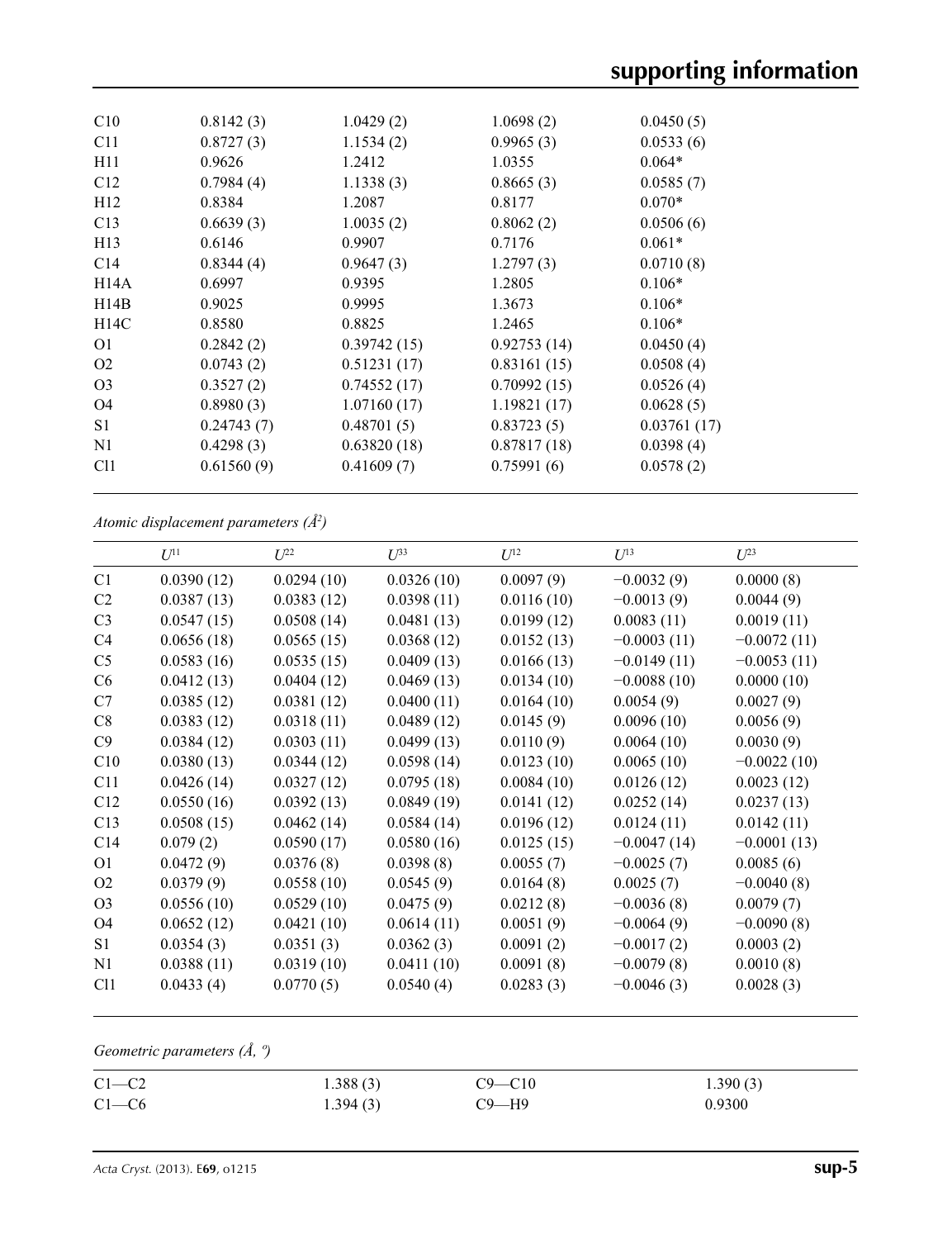| $C1 - S1$           | 1.769(2)    | $C10 - 04$             | 1.365(3)   |
|---------------------|-------------|------------------------|------------|
| $C2-C3$             | 1.387(3)    | $C10 - C11$            | 1.382(3)   |
| $C2 - C11$          | 1.732(2)    | $C11 - C12$            | 1.368(4)   |
| $C3-C4$             | 1.379(3)    | $C11 - H11$            | 0.9300     |
| $C3-H3$             | 0.9300      | $C12 - C13$            | 1.390(3)   |
| $C4 - C5$           | 1.376(4)    | $C12 - H12$            | 0.9300     |
| $C4 - H4$           | 0.9300      | $C13 - H13$            | 0.9300     |
| $C5-C6$             | 1.380(3)    | $C14 - 04$             | 1.417(3)   |
| $C5 - H5$           | 0.9300      | $C14 - H14A$           | 0.9600     |
| $C6 - H6$           | 0.9300      | $C14 - H14B$           | 0.9600     |
| $C7 - 03$           | 1.218(2)    | C14-H14C               | 0.9600     |
| $C7 - N1$           | 1.391(3)    | $O1 - S1$              | 1.4337(14) |
| $C7-C8$             | 1.494(3)    | $O2 - S1$              | 1.4200(16) |
|                     |             |                        |            |
| $C8 - C13$          | 1.386(3)    | $S1 - N1$              | 1.6402(18) |
| $C8 - C9$           | 1.389(3)    | $N1$ —HN1              | 0.79(3)    |
| $C2-C1-C6$          | 119.67(19)  | $O4 - C10 - C9$        | 123.9(2)   |
| $C2 - C1 - S1$      | 123.23(15)  | $C11 - C10 - C9$       | 120.2(2)   |
| $C6 - C1 - S1$      | 116.98(17)  | $C12 - C11 - C10$      | 120.0(2)   |
| $C3-C2-C1$          | 119.8(2)    | $C12 - C11 - H11$      | 120.0      |
| $C3-C2-C11$         | 117.89(18)  | $C10-C11-H11$          | 120.0      |
| $C1-C2-C11$         | 122.28(16)  | $C11 - C12 - C13$      | 120.9(2)   |
| $C4-C3-C2$          | 119.8(2)    | $C11 - C12 - H12$      | 119.5      |
| $C4-C3-H3$          | 120.1       | $C13 - C12 - H12$      | 119.5      |
| $C2-C3-H3$          | 120.1       | $C8 - C13 - C12$       | 119.1(2)   |
| $C5-C4-C3$          | 120.9(2)    | $C8 - C13 - H13$       | 120.5      |
| $C5-C4-H4$          | 119.5       |                        |            |
|                     |             | $C12-C13-H13$          | 120.5      |
| $C3-C4-H4$          | 119.5       | O4-C14-H14A            | 109.5      |
| $C4-C5-C6$          | 119.7(2)    | $O4 - C14 - H14B$      | 109.5      |
| $C4-C5-H5$          | 120.2       | H14A-C14-H14B          | 109.5      |
| $C6-C5-H5$          | 120.2       | O4-C14-H14C            | 109.5      |
| $C5-C6-C1$          | 120.2(2)    | H14A-C14-H14C          | 109.5      |
| $C5-C6-H6$          | 119.9       | H14B-C14-H14C          | 109.5      |
| $C1-C6-H6$          | 119.9       | $C10 - 04 - C14$       | 118.15(18) |
| $O3 - C7 - N1$      | 120.3(2)    | $O2 - S1 - O1$         | 119.16(10) |
| $O3-C7-C8$          | 123.37(19)  | $O2 - S1 - N1$         | 109.37(10) |
| $N1-C7-C8$          | 116.29(18)  | $O1 - S1 - N1$         | 104.24(9)  |
| $C13-C8-C9$         | 120.4(2)    | $O2 - S1 - C1$         | 107.73(10) |
| $C13-C8-C7$         | 117.8(2)    | $O1 - S1 - C1$         | 108.22(9)  |
| $C9 - C8 - C7$      | 121.78 (19) | $N1 - S1 - C1$         | 107.61(10) |
| $C8 - C9 - C10$     | 119.4(2)    | $C7 - N1 - S1$         | 123.60(15) |
| $C8-C9-H9$          | 120.3       | $C7 - N1 - HN1$        | 119.7(19)  |
| $C10-C9-H9$         | 120.3       | $S1 - N1 - HN1$        | 116.2(19)  |
| $O4 - C10 - C11$    | 115.9(2)    |                        |            |
|                     |             |                        |            |
| $C6-C1-C2-C3$       | $-0.1(3)$   | $O4 - C10 - C11 - C12$ | 179.1(2)   |
| $S1 - C1 - C2 - C3$ | 175.85(17)  | $C9 - C10 - C11 - C12$ | $-0.2(4)$  |
| $C6-C1-C2-C11$      | 179.10 (16) | $C10-C11-C12-C13$      | 0.0(4)     |